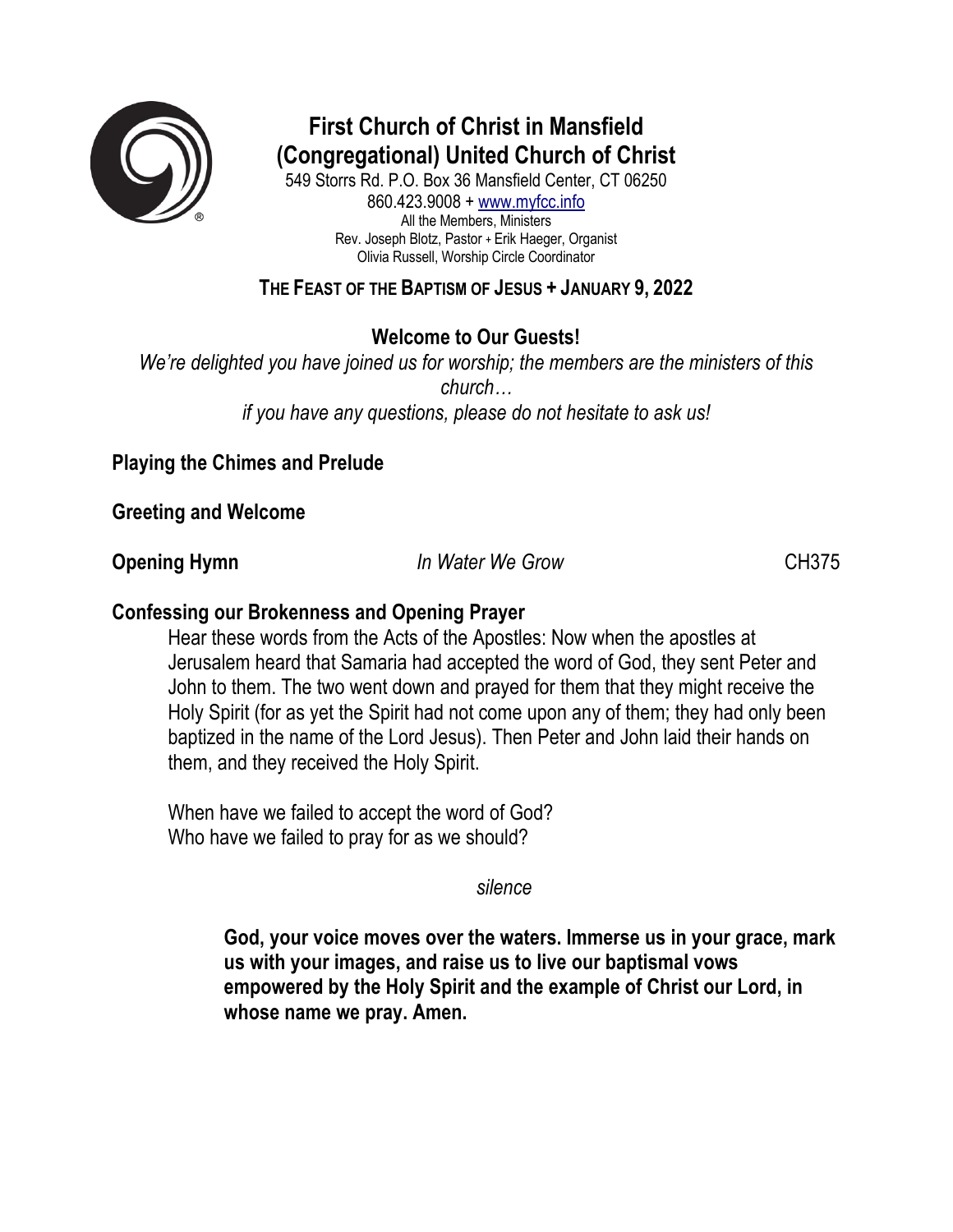

#### **Hebrew Scripture** Isaiah 43:1-7

But now thus says the LORD, the One who created you, O Jacob, the One who formed you, O Israel: Do not fear, for I have redeemed you; I have called you by name, you are mine. When you pass through the waters, I will be with you; and through the rivers, they shall not overwhelm you; when you walk through fire you shall not be burned, and the flame shall not consume you. For I am the LORD your God, the Holy One of Israel, your Savior. I give Egypt as your ransom, Ethiopia and Seba in exchange for you. Because you are precious in my sight, and honored, and I love you, I give people in return for you, nations in exchange for your life. Do not fear, for I am with you; I will bring your offspring from the east, and from the west I will gather you; I will say to the north, "Give them up," and to the south, "Do not withhold; bring my sons from far away and my daughters from the end of the earth-everyone who is called by my name, whom I created for my glory, whom I formed and made."

**Psalter** Psalm 29

Ascribe to God, you heavenly beings, ascribe to God glory and strength.

**Ascribe due honor to God's holy Name;** 

**worship the Most High in the beauty of holiness.**

The voice of God is upon the waters; the God of glory thunders; God is upon the mighty waters.

**The voice of God is a powerful voice; the voice of God is a voice of splendor.**

The voice of God breaks the cedar trees; God breaks the cedars of Lebanon;

**God makes Lebanon skip like a calf and Mount Hermon like a young wild ox.**

The voice of God splits the flames of fire; the voice of God shakes the wilderness; God shakes the wilderness of Kadesh.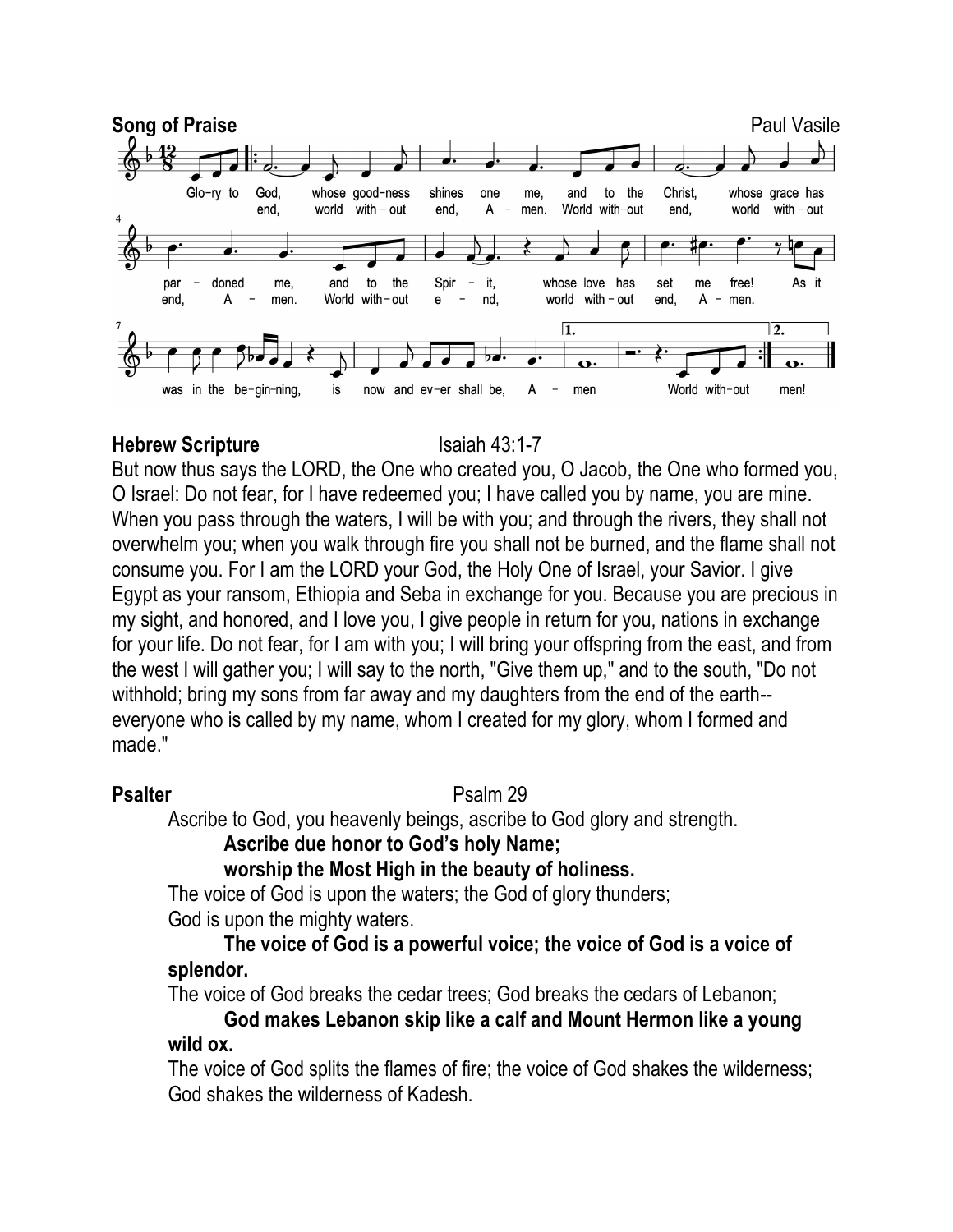**The voice of God makes the oak trees writhe and strips the forests bare.** And in the temple of the Holy One, all are crying, "Glory!" **God sits enthroned above the flood, enthroned for evermore.**

God shall give strength to the people;

**God shall give the people the blessing of peace.**

## **Gospel** Luke 3:15-17; 21-22

As the people were filled with expectation, and all were questioning in their hearts concerning John, whether he might be the Messiah, John answered all of them by saying, "I baptize you with water; but one who is more powerful than I is coming; I am not worthy to untie the thong of his sandals. He will baptize you with the Holy Spirit and fire. His winnowing fork is in his hand, to clear his threshing floor and to gather the wheat into his granary; but the chaff he will burn with unquenchable fire." Now when all the people were baptized, and when Jesus also had been baptized and was praying, the heaven was opened, and the Holy Spirit descended upon him in bodily form like a dove. And a voice came from heaven, "You are my Son, the Beloved; with you I am well pleased."

## **Reflection**

## **Thanksgiving for Water and Baptism and the Prayer of Jesus**

On this day when we recall the baptism of Jesus, let us give thanks for the gift of water: water that washed us in the sacrament of baptism, water that sustains our lives and the life of all.

Holy God, before the beginning of time you separated waters from waters making Earth and all stars.

To the dry land, you give rainfall and mist. To the seas, you give deeps and currents. To the creatures and plants, you give the water of life. Alleluia! We praise you for the gift of water!

## **We praise you for the gift of water! Alleluia!**

Your Spirit churned over the waters and into the hearts of your people, rescuing us from floods and legions. To the thirsty, you give a drink of cold water. Into the repentant, you pour the cup of salvation.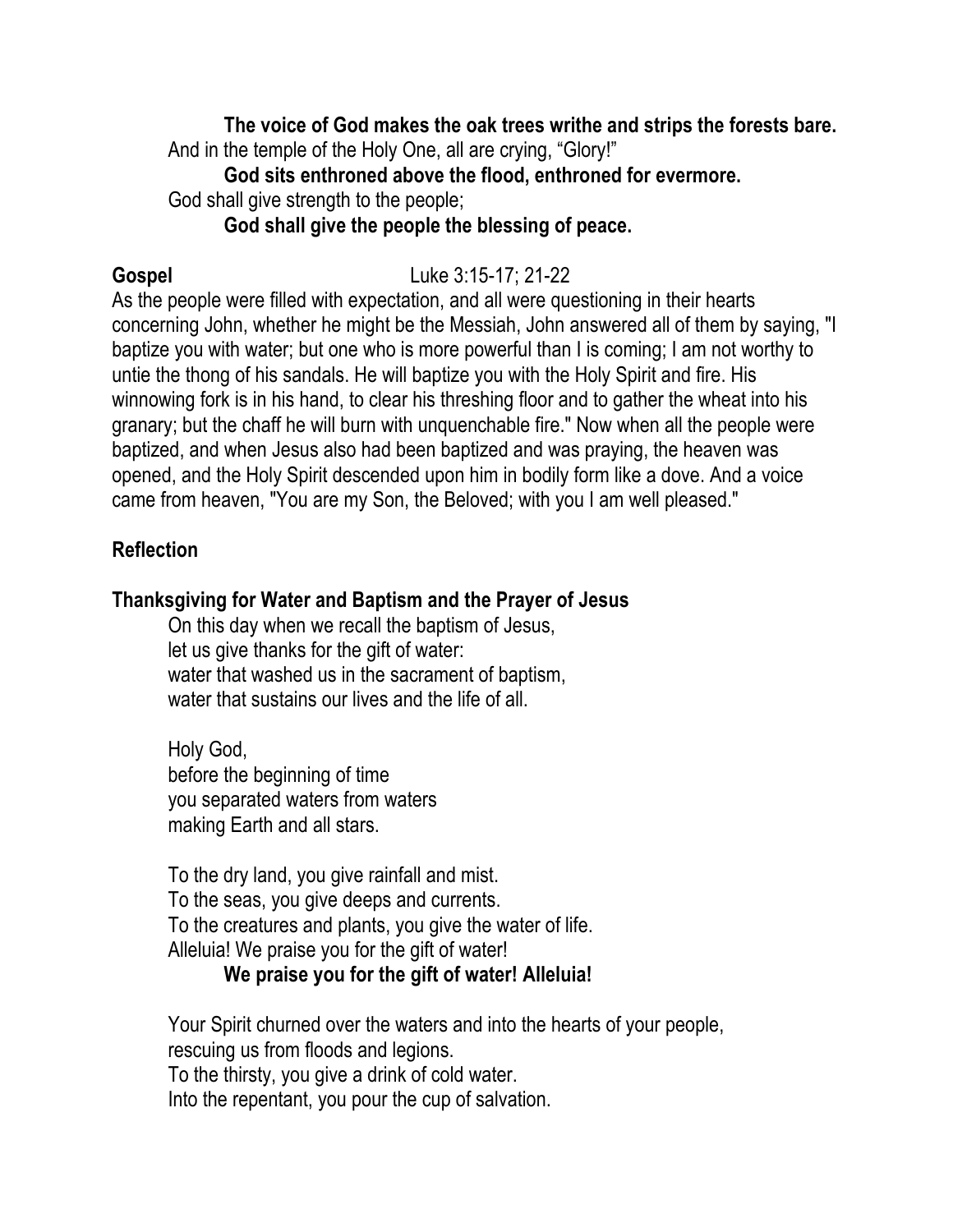For the destitute, you offer a pool of healing. Alleluia! We praise you for the gift of water! **We praise you for the gift of water! Alleluia!**

Through the baptism of Jesus, by his body washed in the waters of the Jordan River, you baptized the waters of all the Earth. We bathe in water blessed by Jesus. We drink the water blessed by Jesus. The water of your creation sustains us, Make us grateful for the gifts of healing water, beautiful water, flowing water, nourishing water. Alleluia! We praise you for the gift of water!

#### **We praise you for the gift of water! Alleluia!**

Make us thirsty, O God, for your living water, and move us to ensure there is water enough for all your people… clean water, healthy water, life-giving water, in the name of the one who is Living Water, the One in whom we live and move and have our being and who taught us to pray, saying…

*Please pray the Prayer of Jesus in whatever language is most comfortable for you. The following are offered as examples…*

> **Our Father/Mother/Creator, who art in heaven, hallowed be thy name. Thy kingdom come. Thy will be done on earth, as it is in heaven. Give us this day our daily bread, and forgive us our debts/sins/trespasses, as we forgive our debtors/those who sin/trespass against us. And lead us not into temptation, but deliver us from evil. For thine is the kingdom, and the power, and the glory, forever. Amen.**